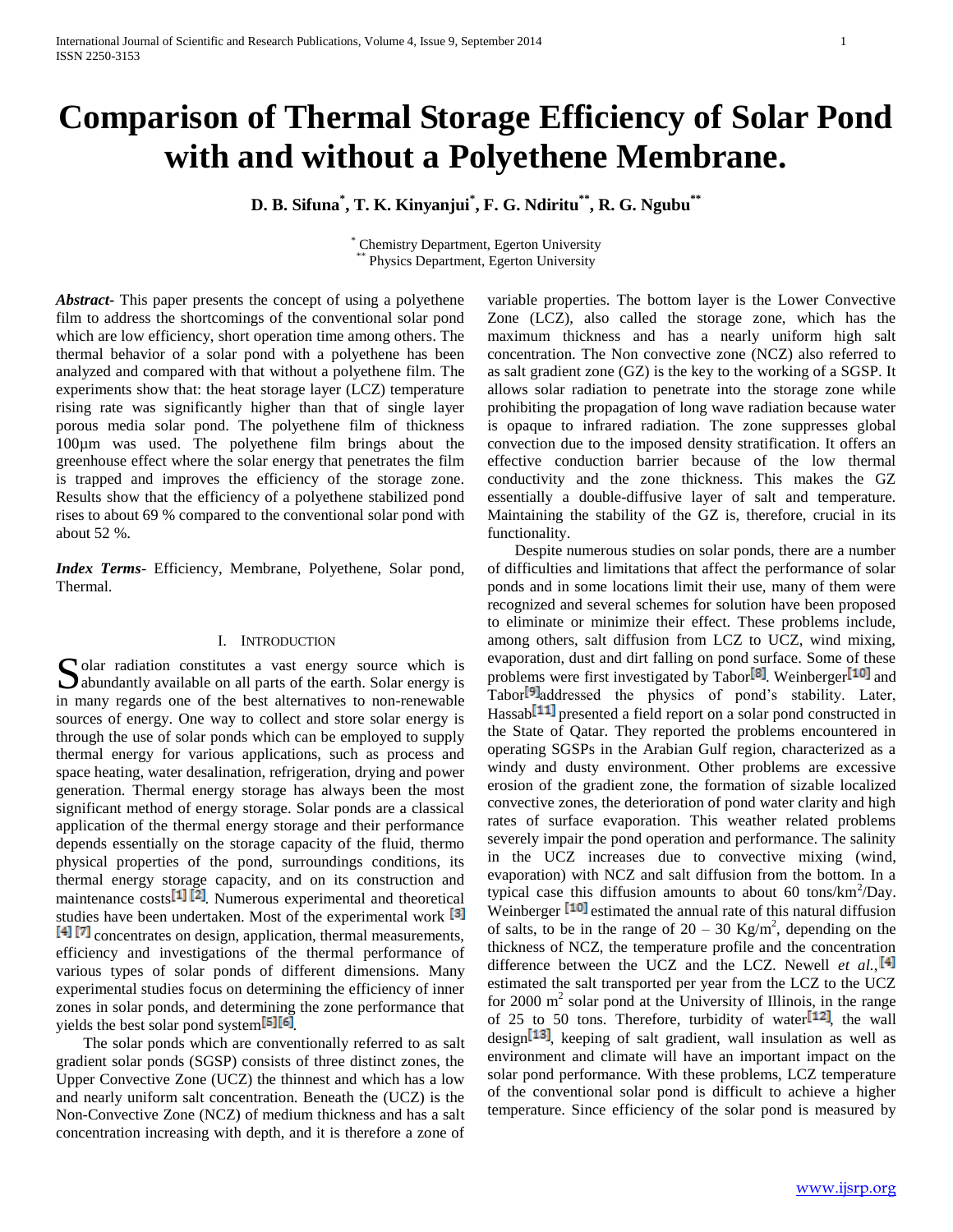how much energy is stored in LCZ, increasing LCZ temperature of the solar pond has important significance.

 Many innovations have been devised to improve solar pond efficiency among them is the use of multi layered porous media. The porous media solar pond is a four-layer model and added a layer of porous media at the bottom of the traditional solar pond. Porous media has a smaller thermal diffusivity with low thermal diffusion coefficient which has good thermal insulation performance. Sun Wence  $[14]$  proved that adding porous materials at the bottom of solar pond is favorable to raise LCZ temperature. Porous media is suitable to be selected as the colour black and low thermal diffusion coefficient materials, so cheap factory wastes, boiler slag  $[15]$  is a good alternative material, however adding too much boiler slag in solar pond leads to the pond not receiving enough solar radiation, resulting in a waste of porous media to a certain extent, and LCZ may not still reach the highest value. The bottom of SGSP is added two or more porous media layers, using different porous media properties to achieve the best thermal storage effect. Its advantages are that the darker porous media has strong ability to receive thermal radiation and weak ability to reflect heat radiation, which is conducive to the increase of LCZ temperature while glass balls have up to 90 % transmittance, and reflect about 8 % while absorb about 2 %  $[18]$ . Another means of improving the thermal performance of conventional SGSP is to increase the bottom surface area by making the surface corrugated wavy shaped, which increases the heat transfer capability to the fluid (water) and consequently increases the performance of the solar pond. Rubin *et al*., [17] performed several numerical and experimental simulation of the solar pond mechanism; they eventually demonstrated that one of the most significant design modifications for increasing the solar pond thermal efficiency was the increased stability of the surface layer. The effect of the various parameters on the thermal behavior with a consideration of the stability criteria in a SGSP are studied results of the steady state indicates that the thickness of the NCZ has a significant effect on the performance of the SGSP.

Ebtism and Tac  $\left[\frac{19}{9}\right]$  discussed about the inherent problems encountered with the conventional salt gradient pond leading to the concept of the Solar Gel Pond in which the salt gradient (NCZ) is replaced by the transparent gel layer. They discussed about the relevant properties of the gel. Ebtism  $\left[20\right]$  discussed the design, construction and operation of trapezoidal 400  $m<sup>2</sup>$  and 5 m deep gel pond. The pond obtained maximum temperature of  $60^{\circ}$ C with optimal gel thickness of 60 cm. The concept of Solar Gel Pond is based on the presence of a Non Convective Zone to trap the solar energy. In a salt gradient pond, the variation in density as a function of salinity and temperature gives rise to the NCZ. By contrast, in the Solar Gel Pond the optical and thermal insulating properties of polymer gels are utilized in forming the NCZ. In a solar gel pond, the gel floats on the storage zone, which acts as the NCZ. At present, 3 to 8 % of salt solution is used in the storage zone to keep the gel layer to float on the top. The gel used in the upper layer comprises of 98 % water and 2 % of the appropriate polymer gel. The advantages of the solar gel pond are the elimination of evaporation and heat loss from the surface. The dirt and debris falling into the pond are retained by the surface and can be cleaned off periodically. There are only two zones, lower zone being the saline water and the gel layer

floats above the salt water hence no salt gradient layers need be maintained as in the case of solar pond, leading to low maintenance requirements. If an appropriate gel is developed to float on water, then the environment hazard of salt handling can be eliminated. The salt requirements are less in solar gel pond when compared to salt gradient ponds thereby reducing cost and environmental hazard. The disadvantage is the cost of the chemicals required for making the gel is high. Experimental Collection efficiency for  $0.25$  m<sup>2</sup> model for the maximum storage temperature of 60 $\mathrm{^{0}}\mathrm{C}$  is 19.73 %. From the above investigations, the Solar Gel Pond is technically feasible and comparable to the performance of the Salt Gradient Solar Pond<sup>[21]</sup>.

 This study aims at improving efficiency of a salt gradient solar pond but with the use of a transparent polyethylene to separate the LCZ and the NCZ. The use of polyethylene proves to be effective because it brings in the greenhouse effect where the trapped solar energy is concentrated in the LCZ and minimizes salt and thermodiffusion. However, it must satisfy the following conditions;

- Transparent to visible radiation with very little absorption in all ranges of the solar spectrum.
- Chemically and physical stable with respect to a hot saline solution up to  $100<sup>0</sup>C$  or more
- Inexpensive
- High specific heat and low coefficient of volumetric expansion over the operating temperature range of the pond.
- Inert and nontoxic
- Non-degradable over repeated freezing melting cycles, and by ultraviolet radiation. Apart from that they are
- Mechanically strong and have stable structure.

 The thermal performance and efficiency of a SGSP has been shown by Srinivasan  $\left[22\right]$  assuming steady state condition as;  $Q_u = Q_{a-q_u}$ 

Where;  $\mathbf{Q}_u = U$ seful heat extracted,  $\mathbf{Q}_a = \text{Solar energy absorbed}$ and  $Q_{\epsilon}$  = Heat losses.

The thermal efficiency is defined by:

 $n = Q_{\mathbf{u}}/I$ 

Where *I* is the solar incident on the pond. Therefore:  $n = \eta_{0} = Q_{\epsilon}/I$ 

Where  $\eta_0 = Q_a / I$  = Optical efficiency of the pond. Again,  $Q_{\epsilon} = U_0 (T_s - T_a)$ 

Where  $T_a$  = Ambient temperature and  $U_0$  = Overall heat loss coefficient

 Neglecting heat losses from bottom and sides of the pond and assuming the temperature of the upper mixed layer to be the same as the ambient,

$$
U_{\mathbf{0}}\equiv K_{\mathbf{W}}/|b|
$$

Where  $K_w$  = Thermal conductivity of water and *b* = Thickness of the gradient zone.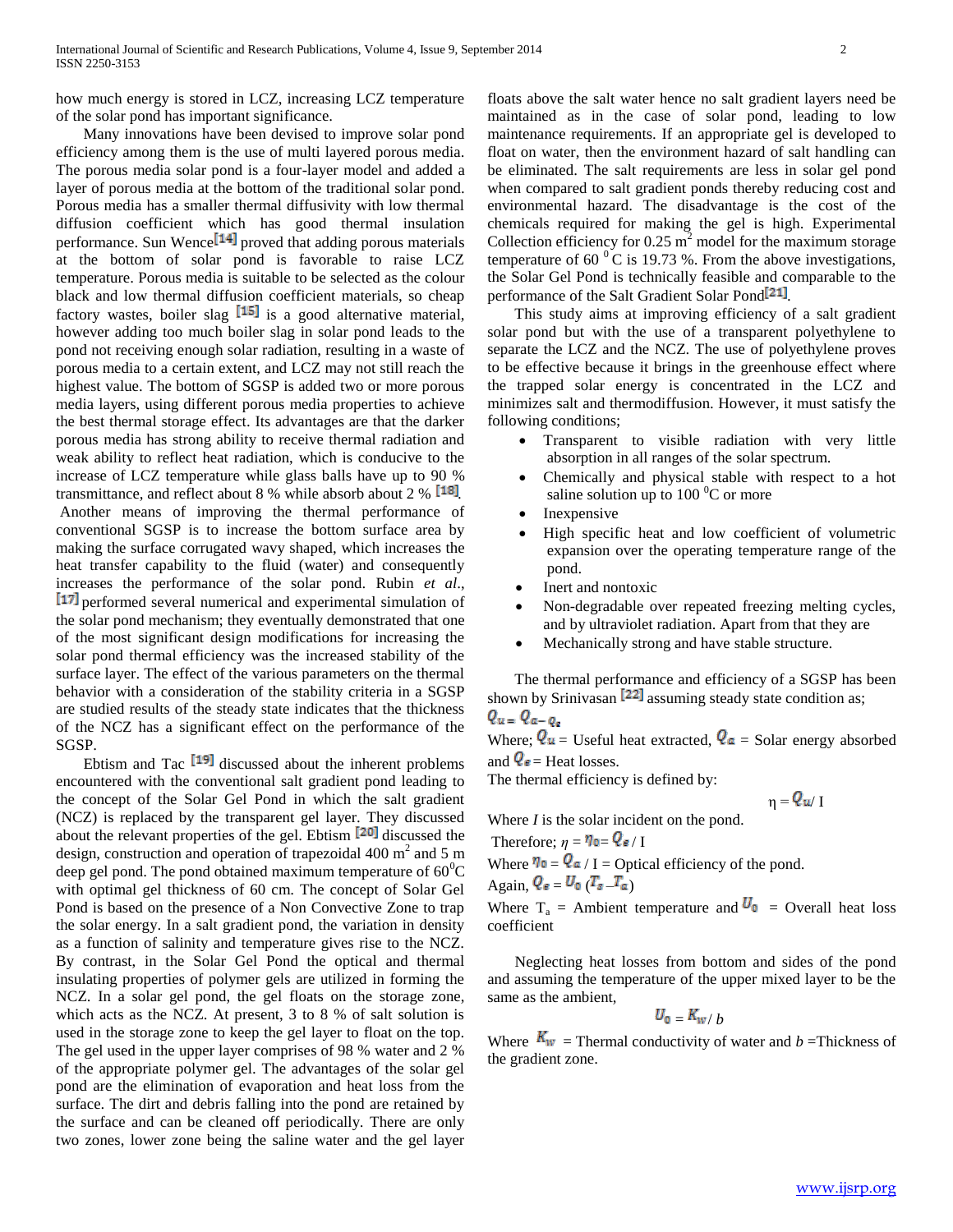## II. MATERIALS AND METHODS

 Model solar ponds rectangular in shape of dimension (0.6 x 0.4 x 0.2)  $m<sup>3</sup>$  were made. The walls and base were made of transparent float glass of 6 mm thick pasted with silicon. Inner surface of the glass plate were painted with matt black to absorb solar radiation. The models were insulated with saw dust of thickness 10 cm."K" type thermocouples made of Chromel alumel were used to measure the temperatures. Thermocouples were fixed at the middle of the three layers and one was used to measure the ambient temperature. A 12 channel temperature indicator was used to measure the temperature of the thermocouples with an accuracy of  $\pm 0.1^\circ$ c however a thermometer was used to confirm the values indicated by the digital thermometer. Known concentration of sodium chloride salt was used for the three zones. Mixing was carried out in order to ensure that the salt had completely dissolved in the water to

obtain a homogeneous mixture. Polyethylene was used in one of the ponds to separate the NCZ and the LCZ. The polyethylene had to be suitable as it satisfied the requirement of the following properties like uniformity, specific gravity, transmissivity, cost, and resistance to corrosion and anti bacterial nature. In order to study the effect of climate and operational parameters on the performance of solar pond, experiment had to be carried on a daily basis varying the concentrations of the zones.

### III. RESULTS AND DISCUSSIONS

 In this section emphasis was put on thermal efficiency of the storage zone in both ponds; with a polyethene film and without a polythene film.





**Figure 3.1 Graph of temperature profile for LCZ at 25 % salt concentration.**

 From figure 3.1, it is evident that a solar pond with a polyethene film as a membrane separating the LCZ and NCZ has a capacity to hold or accumulate more thermal energy as compared to a solar pond without a polyethene film. At 25 % salt concentration of the LCZ, after just 7 hours, the solar pond with a polyethene film had rose to  $64.1^{\circ}$ C which represents 69 % efficiency as compared to that without with only  $44.1^{\circ}$ C which is about 52 % efficiency.

## **Temperature profile for LCZ (20 % salt) in solar ponds with polyethene and without polyethene**

 Figure 3.2 gives a summary of the variation of temperature against time at 20 % salt concentration. Though the thermal storage efficiency for the two is low, it is clear that a solar pond with a polyethene film has a higher efficiency as compared to that without a polyethene film.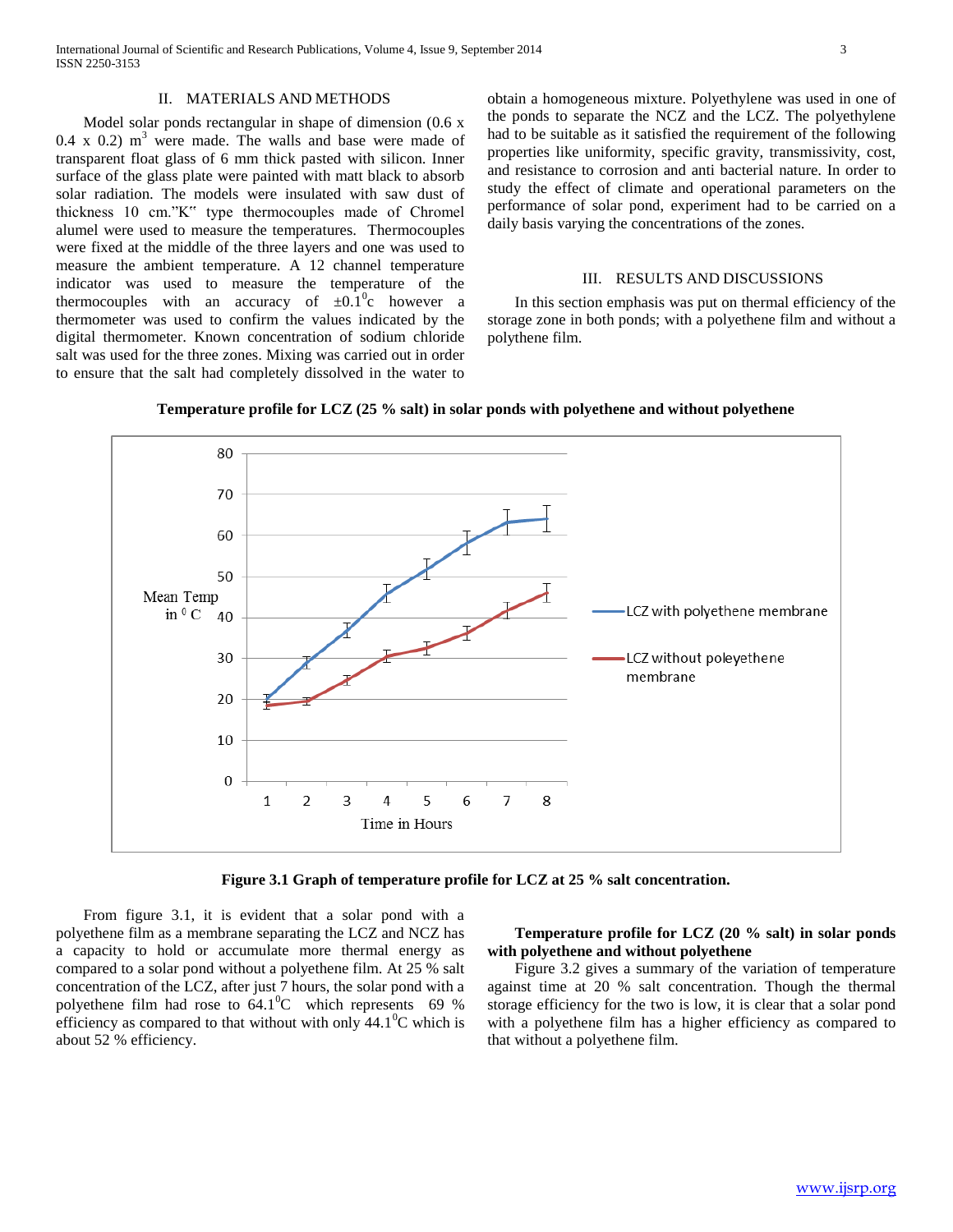

**Figure 3.2: Graph of temperature profile of LCZ at 20 % salt concentration.**





**Figure 3.3: Temperature profile for LCZ at 22 % salt concentration**

 The graph shows the variation of temperature with time. In both cases, the variation is linear. Comparatively the solar pond with a polyethene film gains more thermal energy and thus the temperature rise is higher than that without a polyethene film.

## IV. CONCLUSION

 From the experimental study on the solar pond with and without a polyethene, the following conclusions can be made. Polyethene transmits solar energy and the energy is trapped in the storage zone thus heats up the zone. With respect to the concentration of the LCZ these results were obtained. It was found that, as the salinity of the LCZ increases, the temperature of the LCZ and efficiency of the pond increases. The maximum storage temperature was observed after 7 hours which was found to increase from  $21^0C$  to  $64^0C$  in a layer with saturated salt concentration of 25 % in a pond with a polyethene film as compared to that without polyethene at 46  $^{\circ}$ C. . The average temperature difference between storage zone and the ambient temperature was about  $30^0$ C. Experimental Collection efficiency for the maximum storage temperature of  $64 \degree C$  is 69 % in solar pond with the polyethene membrane and 52 % in that without a membrane. From the above investigations, the Solar Pond with a polyethene is technically feasible compared to the conventional solar pond.